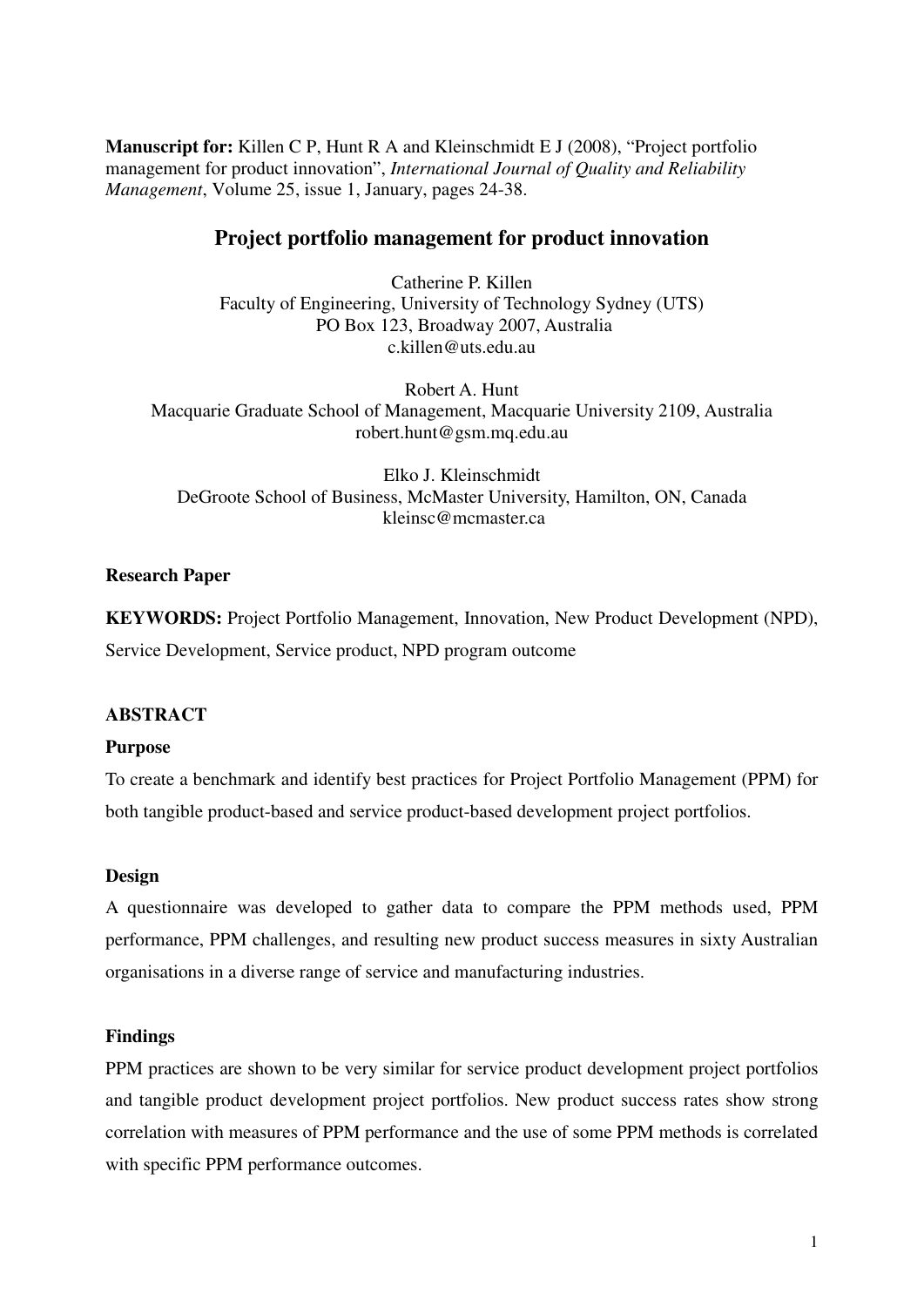### **Research Limitations/Implications**

The findings are based on a survey of a diverse sample of sixty Australian organisations. The results are strengthened by comparisons with similar North American research, however may not be representative of all environments. Research in other regions would further qualify the findings. As each organisation's PPM process is unique, case study methods are recommended for future studies to capture more of the complexity in the environment.

### **Practical Implications**

PPM practitioners and executives who make decisions about the development of tangible products and/or service products will benefit from the findings.

# **Value**

This study extends the existing understanding of PPM practices to include service development project portfolios as well as tangible product development project portfolios and strengthens the links between PPM practices and outcomes.

#### **INTRODUCTION**

Innovation project portfolio management (PPM) is of growing importance in a world of global competition where organisational survival increasingly depends upon a steady stream of successful new products. Innovation is now understood to be the main driver of economic growth in developed nations (OECD, 2000, DITR, 2003). Therefore the importance of maximising outcomes from innovation project portfolios is escalating. This is especially true for innovation projects for service product development as service products represent an escalating percentage of all new products (Pilat, 2000). Although product development projects are absorbing increasing levels of organisational resources (Edwards and Croker, 2001), new product success rates remain low. Many projects do not reach the launch or delivery stage, and for those that do, the new product success rates range from about thirty-five percent to sixty percent (Griffin, 1997, Tidd, Bessant and Pavitt, 2005, Cooper, 2005). PPM methods aim to improve product success rates by ensuring that a strategically aligned portfolio of innovation projects is maintained. According to PPM literature, to provide the best value to the organisation, the portfolio must contain a balance of project types and risk levels and the number of projects must be limited to ensure that all projects can be resourced effectively, but sufficient to enable an adequate flow of projects and new product introductions. A common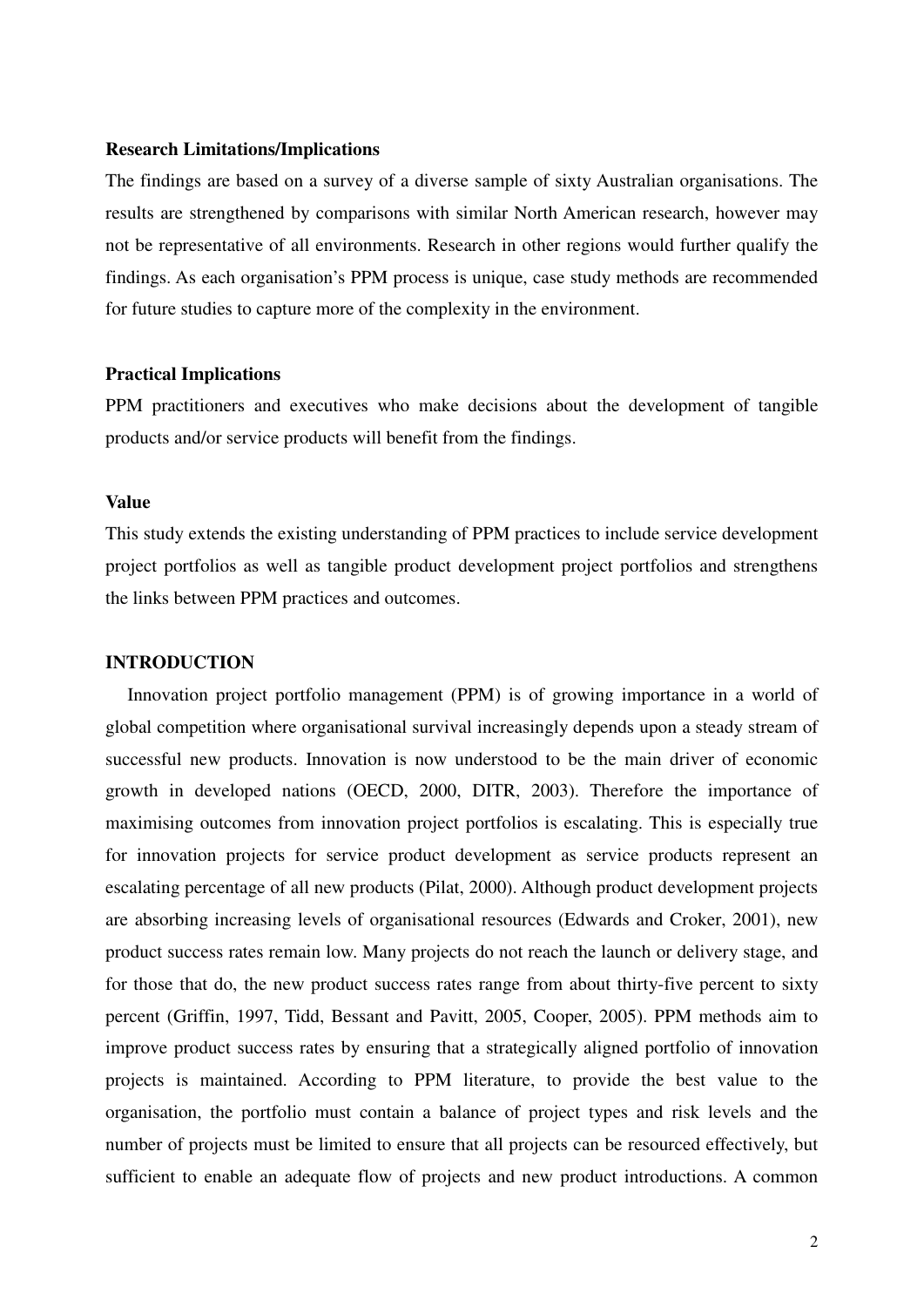theme in the literature on PPM is the assertion that adopting certain methods or establishing best practices will improve innovation outcomes (Cooper, Edgett and Kleinschmidt, 2001, Matheson and Matheson, 1998), however empirical research in this area is limited (Killen, Hunt and Kleinschmidt, 2007). Building upon previous PPM research, the research presented here broadens the understanding of relationships between PPM practices and outcomes. The findings provide guidance for practitioners and directions for future research.

The past decade has seen the firm establishment of PPM as a discipline (Adams-Bigelow, 2006, PMI, 2006). PPM practices have a strong base in R&D management and in the management of innovation projects, and have now evolved to support the management of project-based organisations (Dye and Pennypacker, 1999). This research project focuses on innovation projects only, however similar PPM methods are used across various types of project portfolios (such as IT projects and infrastructure projects) and findings from one area may lend insight to other areas (De Reyck *et al.,* 2005, Morris and Pinto, 2004). While the bulk of innovation PPM research focuses on the development of tangible products, this research also considers PPM methods for service product development projects. For the purposes of this paper the term "products" will be used to include both service and tangible products. The term "services" or "service products" will refer to service products and the term "tangible products" will refer to manufactured or tangible products.

This paper presents the findings of a research project that provides a benchmark of PPM practices in Australia that is comparable to previous North American research (Cooper, *et al.* 2001). The research team includes a member of the North American team ensuring continuity and comparability of the results. The PPM findings presented provide a significant contribution to current PPM knowledge by including service products as well as tangible products in the study. The Australian study also extends the earlier research by exploring more deeply the relationship between the PPM methods used and new product success measures.

The main research questions posed in this project are:

*How do PPM practices for service product development project portfolios compare with PPM practices for tangible product development project portfolios?* 

*Is new product success related to the methods used for PPM? What are the main challenges to organisations in managing their portfolios?*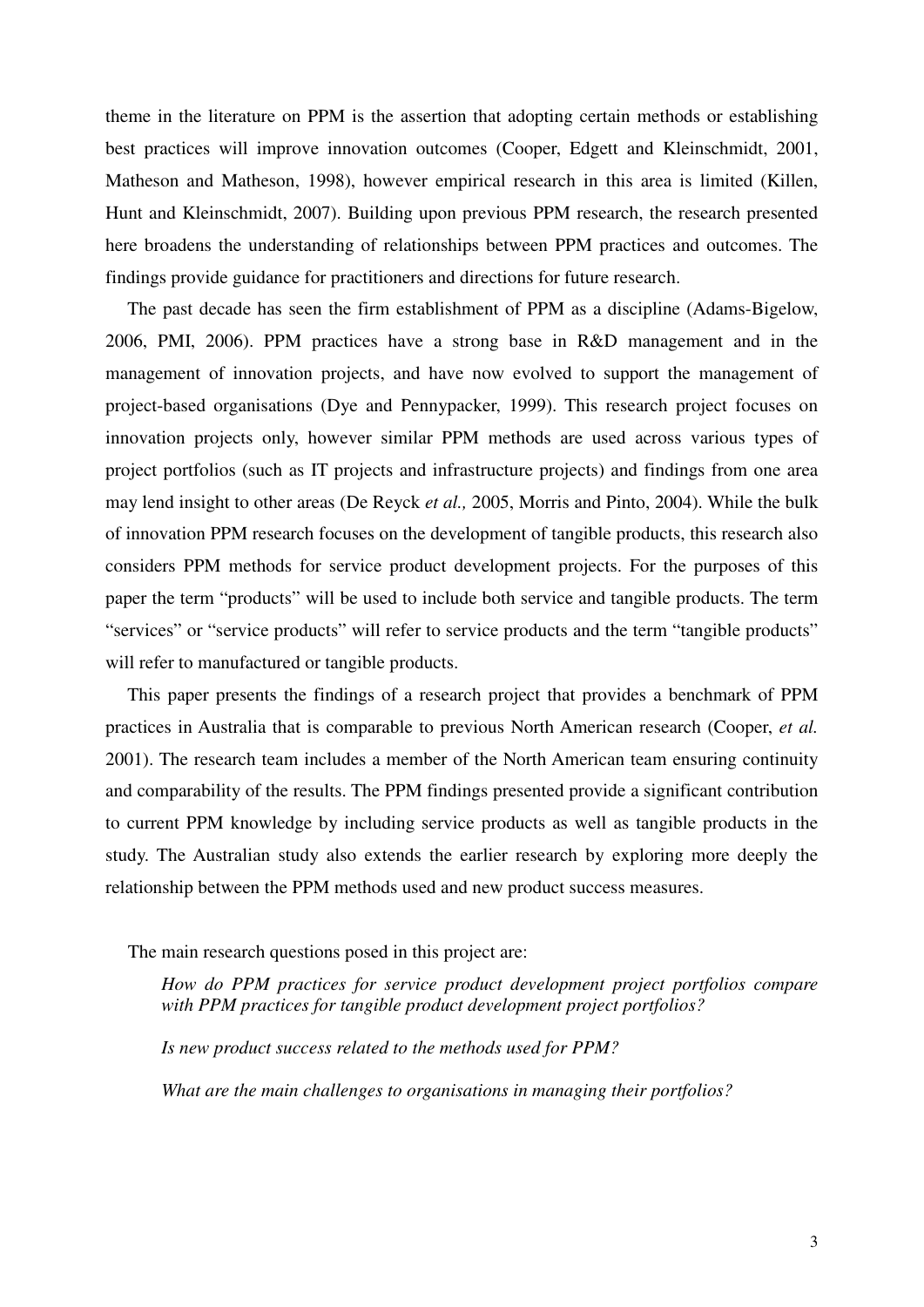# **BACKGROUND and RESEARCH HYPOTHESES**

#### **Portfolio Management for Tangible Products and Service Products**

Although innovation research has traditionally focused on the processes involved with tangible products, service innovation has become increasingly important and now makes a larger contribution to developed economies (Pilat, 2000). Services are generally distinguished from tangible products by simultaneity of consumption and production of the service and the intangible nature of services (Cooper and Edgett, 1999, Menor, Tatikonda and Sampson, 2002, Oden 1997). Many innovative sections of the service sectors are growing rapidly and an increasing percentage of total organisational R&D expenditure is now dedicated to service innovation (Edwards and Croker, 2001). About two-thirds of GDP growth in OECD businesses between 1985 and 1997 was a result of the increases in the service sector (Pilat, 2000).

The research on innovation in services has escalated in recent years reflecting the increasing importance of services. Most of this research focuses exclusively on service innovation, however it is becoming increasingly clear that many organisations manage a portfolio of a mixture of both tangible and service products (Andersson, 2000, Slack, Chambers and Johnson, 2004). Therefore studies that include both services and tangible products are necessary to better understand the current innovation environment. In addition, the distinctions between tangible product- and service product-based organisations are becoming blurred (Andersson, 2000, Barras, 1990, Slack *et al.,* 2004). Some studies rate products on a 'goods-services' continuum to reflect the blending of the two ends of the spectrum (Shostack, 1982).

Most service innovation research focuses on the individual service product development project level (de Brentani, 1991, Cooper and de Brentani, 1991, Griffin, 1997), with only minimal attention to portfolio management (Cooper and Edgett 1999, Menor *et al.,* 2002). It has been shown that service-based organisations are at a lower level of maturity with respect to individual new product development processes (Griffin, 1997), and that many elements of the development process were first designed for the tangible new product development (NPD) environment and subsequently adapted to the service product development environment (Easingwood, 1986, Griffin, 1997, Killen *et al.,* 2006). The more recent application of many NPD tools to service development may explain the lower level of the maturity of the servicebased NPD applications. Because PPM for services is a fairly recent concept, it is hypothesised that PPM methods will follow the NPD trend and be less mature among service-based organisations than among tangible product-based organisations. It is hypothesised that:

*H1: the PPM processes in service product-based organisations are less mature than the PPM processes in tangible product-based organisations.*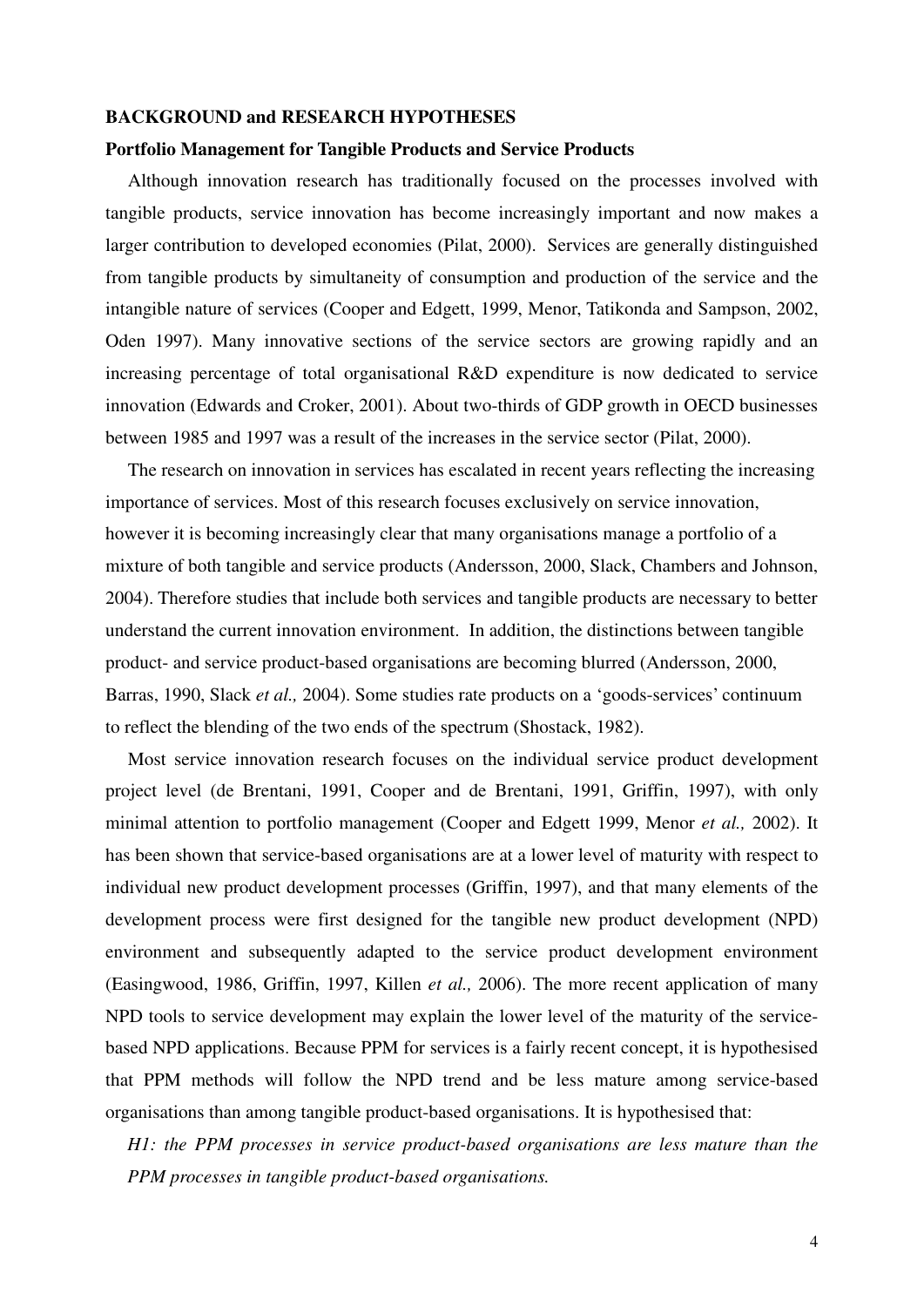### **PPM Performance Measurements and New Product Success**

It is often asserted that the introduction of a formal PPM process is a key factor for project success (Wideman, 2005, Cooper *et al.*, 2001). However, standard performance measures to evaluate the level of establishment of the PPM process or the success of product development project portfolio do not exist. The best metrics for one type of development activity may not be appropriate for others (Hauser and Zettelmeyer, 1997) making it difficult to establish standard innovation project metrics. In addition, the measurement of innovation success can be difficult due to the complexity of the environment and the unique set of challenges faced by each industry (Mikkola, 2001).

Due to these challenges, this research project measures innovation success through a range of metrics on both the PPM process (through 'PPM performance measures') and outcomes (through 'new product success measures'). Success of the PPM process is measured by 'PPM performance measures' that assess the process with respect to the main goals for the PPM process (Cooper *et al*., 2001). The main goals for a PPM process are generally agreed to be: to maximise the financial value of the portfolio, to ensure balance among projects, to limit the number of projects to fit with organisational capacity, and to ensure that the portfolio reflects the business's strategy (Cooper and Edgett 2003, Dawidson, 2004). Three 'new product success measures' (derived from Brown and Eisenhardt, 1995) are used to assess the outcomes of the portfolio of new product projects: the percentage of launched products that are successful by company assessment criteria, the level of profit and the level of revenue from new products (products introduced in the past three years). The earlier North American study assesses 'PPM performance measures' with the assumption that good performance on these measures will lead to success, but does not include data on final product outcomes through 'new product success measures'. The Australian research study tests this assumption by including both types of performance measures. It is hypothesised that the research will reveal a positive relationship between the two types of success measures:

*H2: 'PPM performance measures' correlate positively to 'new product success measures'.* 

# **PPM Methods and outcomes**

There are many PPM methods that are used to assist with strategic decision-making, risk evaluation, and resource allocation for both new and ongoing projects. Financial analysis is almost always one of the tools used for project portfolio selection and management, and many different financial methods have been developed (for examples see Hatfield, 2002, Ringuest,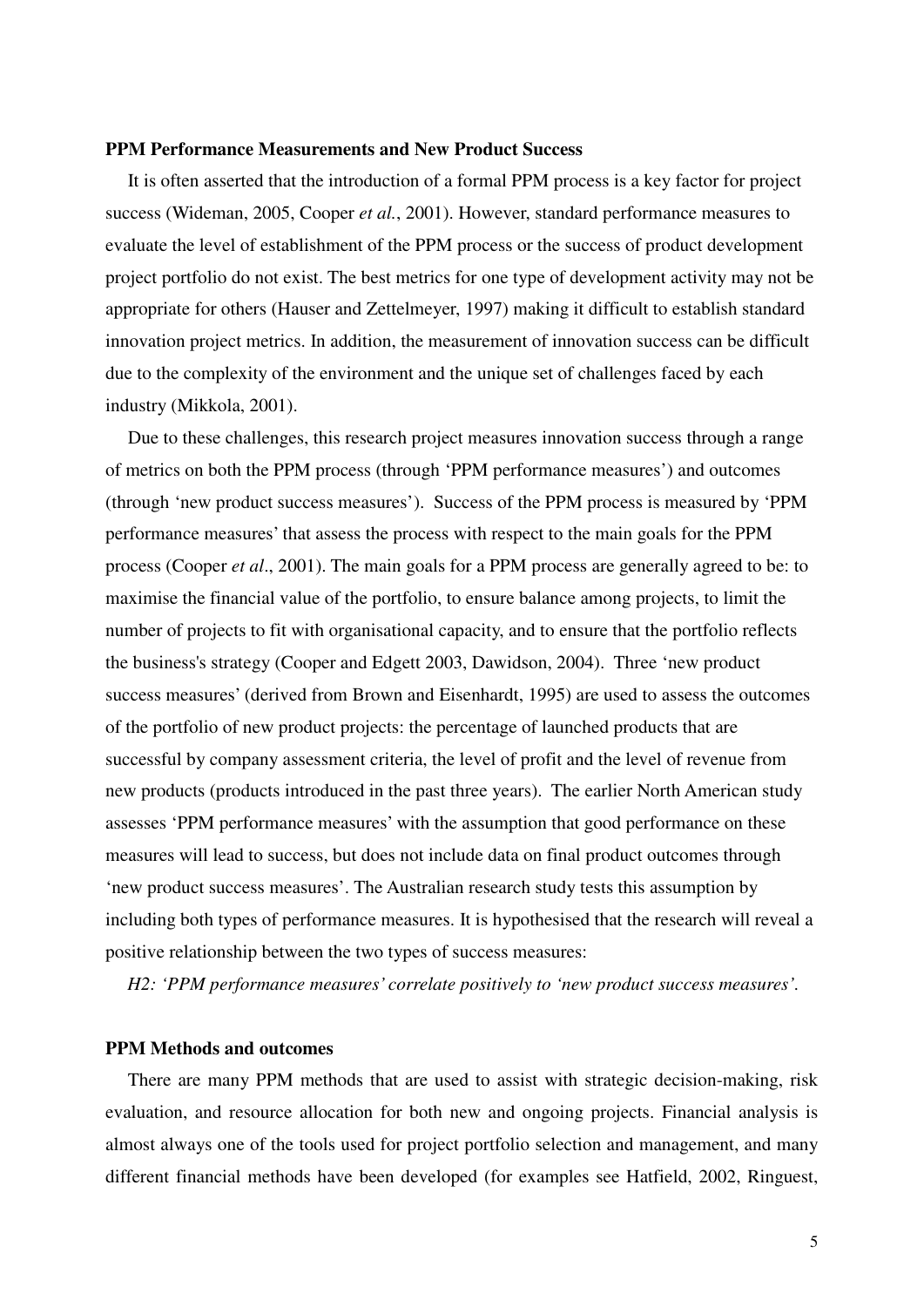Graves and Case, 1999, Faulkner, 1996). Other commonly used PPM tools include scoring models and checklists, strategic approaches, and mapping approaches (Cooper *et al*., 2001, Mikkola, 2001). Some early PPM methods attempted to develop formulaic solutions through mathematical models and optimisation techniques; however these are not widely used due to the complex nature of the environment (Coldrick, Longhurst, Ivey and Hannis, 2005). PPM experts now recognise that there is not any single model or PPM tool that will suit all situations. Hybrid or composite approaches are popular – these encompass a variety of tools and methods that can be combined as needed (Coldrick *et al*., 2005, Cooper *et al*., 2001). This research project aims to improve the understanding of the relationships between methods and outcomes to help guide management in selecting appropriate PPM tools. It is hypothesised that certain PPM methods lead to specific outcomes, in particular that:

*H3a: the use of financial methods results in higher value projects in the portfolio.* 

*H3b: the use of strategic methods results in better alignment of the projects in the portfolio with business strategy, and with spending better reflecting strategy.* 

*H3c: the use of portfolio mapping methods results in better balance in the portfolio.* 

### **PPM Challenges**

Although this research focuses primarily on PPM practices, it is recognised that the environment is complex and that successful outcomes are dependent upon many factors. The literature outlines a variety of challenges for PPM including gaining senior management support and commitment (Kendall and Rollins, 2003, Levine 2005), achieving a portfolio vision across the projects (Wheelwright, 1992 McDonough, 2003), obtaining appropriate data for PPM (Wideman, 2004, Martino, 1995), and finding enough time to implement PPM (Vähäniitty, 2006, Lawson, Longhurst and Ivey, 2006). To capture the most significant PPM challenges Australian organisations are currently facing, the following research question is included in this study without proposing a hypothesis:

 *RQ1: What are the most significant PPM challenges that organisations face?* 

# **RESEARCH DESIGN and METHOD**

In order to test the hypotheses H1, H2, and H3<sub>abc</sub> and to collect data on RQ1, a comprehensive survey instrument was developed to capture PPM practices in use, outcomes from the PPM process and to identify PPM challenges. This survey was completed by sixty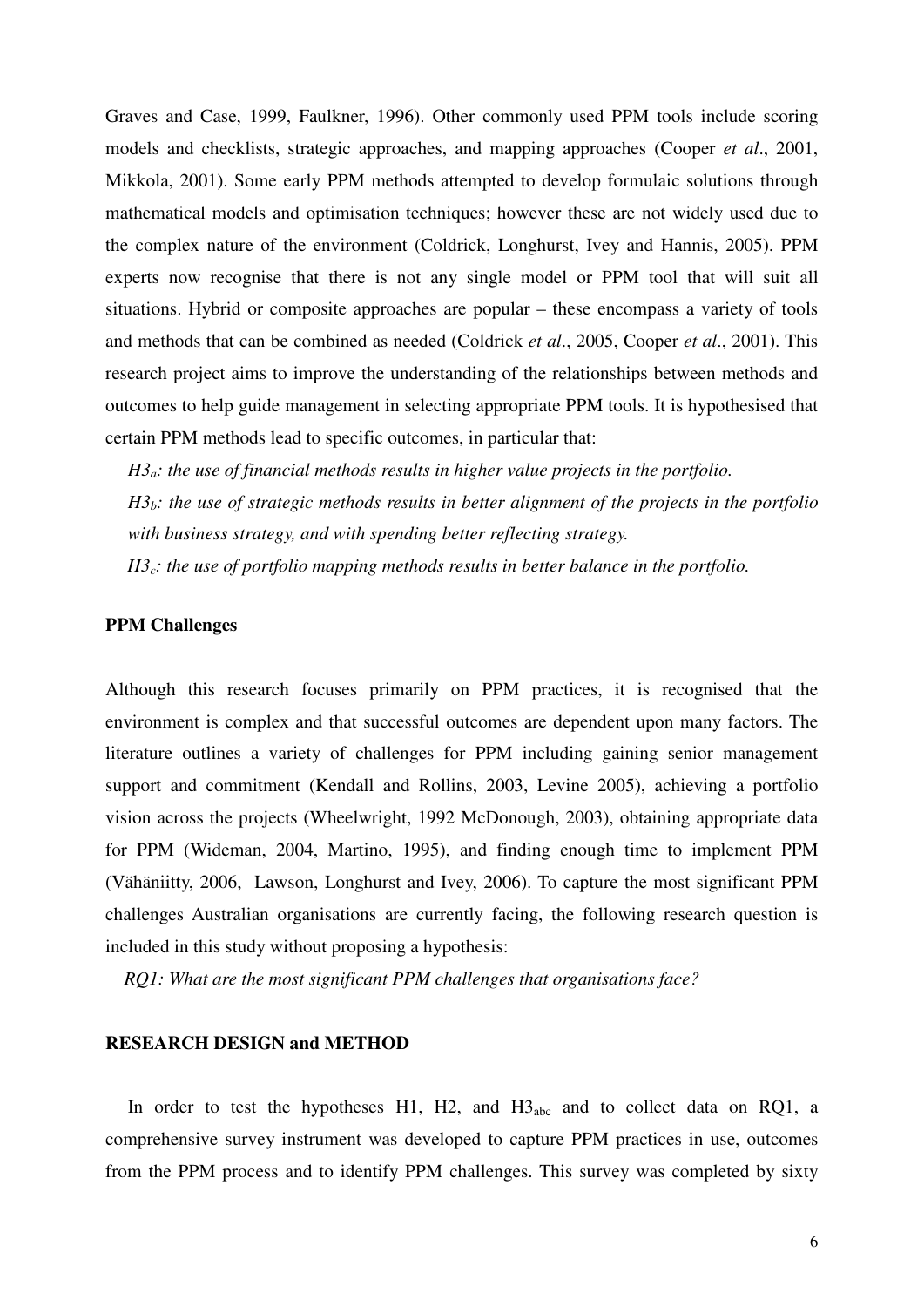organisations in Australia. A portion of the survey draws upon the earlier surveys used by Cooper *et al.* (2001) in North America and the results from the common portions of the new survey are directly compared with the North American data. The Australian survey is also significantly extended and addresses two emerging challenges for managing a portfolio of new product projects. One challenge is to better understand service product PPM and how it compares to tangible product PPM and the other is to find ways to better measure the effectiveness of PPM methods.

A pilot test of the survey was conducted with five organisations and the main phase of data collection from the sixty respondents was completed during 2005. The survey contains eightyeight questions (some with sub-questions) on the importance of PPM to the organisation, PPM structures in the organisation, details of methods used, PPM performance measures, new product success measures and challenges for PPM. Survey instruments were mailed out to 166 organisations who manage a portfolio of new product development products. Individual email and telephone contact was used to follow-up and to enhance the survey return rate. The final return rate of sixty valid responses represents a thirty-six percent return rate. The responding organisations represent a wide range of industries in 21 separate industrial classifications. Seventy percent of respondents fit within these nine classifications: Finance and Insurance; Basic Products, Agriculture; Computer and related; Communications and Telecomm; Health and Community Services; Electrical and Electronics; Food and Beverage; Petroleum, Coal and Chemical; and Construction. The median size of the responding organisations is USD 94 million.

### **FINDINGS and HYPOTHESIS TESTING**

There are no significant differences between the large majority of the PPM methods and outcomes in North America and Australia based on the responses to the common portions of the survey. Statistical significance is based on two-tailed significance values of less than 0.05 for a comparison of means of independent samples unless otherwise noted. The high level of similarity between responses in the two regions indicates that the insights gained from the Australian survey are likely to be applicable to North America and possibly other developed nations (Hofstede, 1997, Killen *et al.,* 2006).

Surveys from both regions include organisations spread across many different industry groups. The North American survey includes data from 205 organisations that focus on tangible products. The Australian survey includes data from sixty organisations that produce tangible or service products or a combination of both. To capture the blurring of the distinction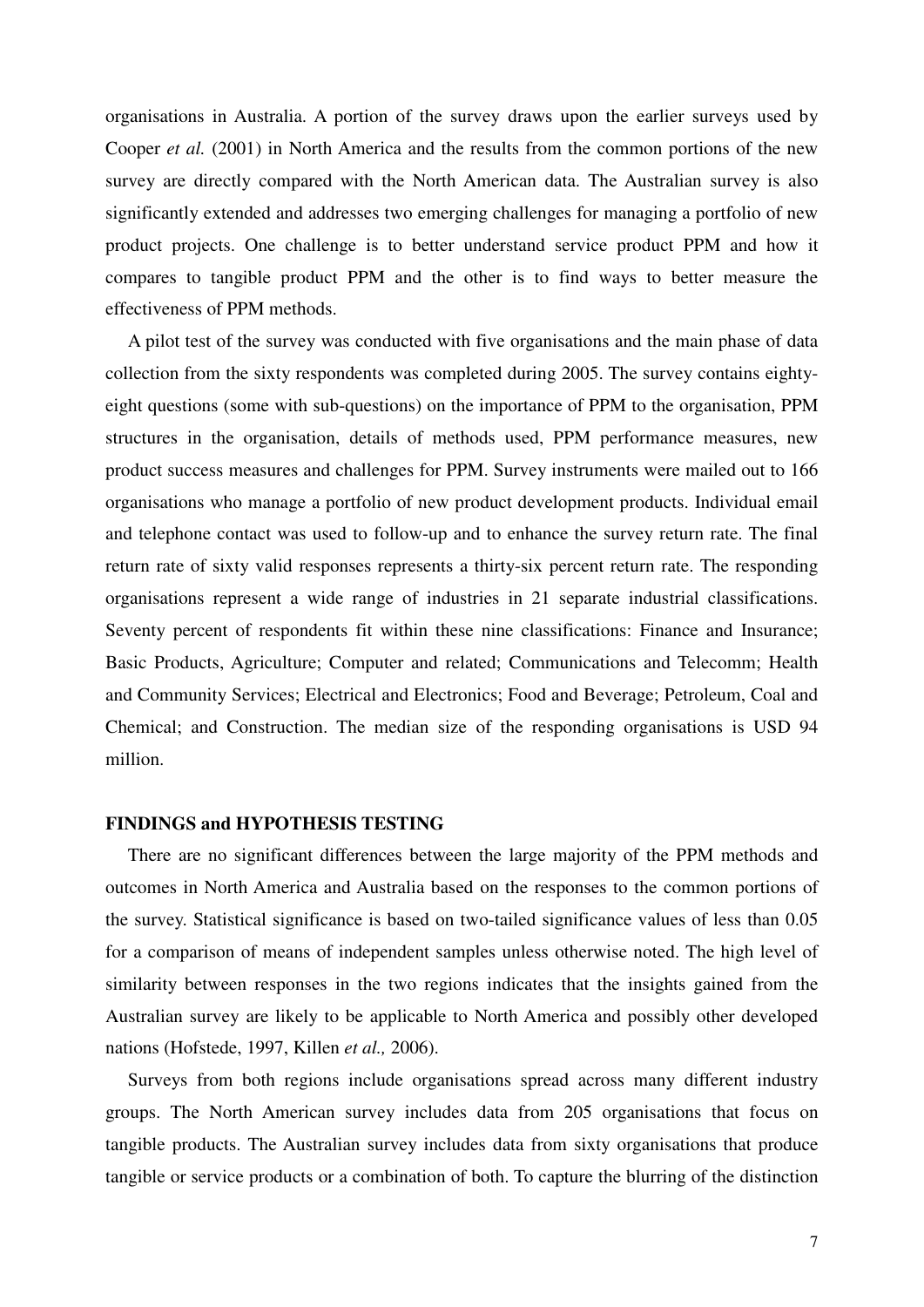between tangible and service products, each organisation was asked to indicate whether their new product portfolios includes only service products, only tangible products or a mix represented on a sliding scale from one to ten (Shostack, 1982, Slack *et al.,* 2004). The sixty Australian organisations participating in the survey represent an even split between predominantly tangible product-based organisations and predominantly service product-based organisations. Innovation project investment levels are similar for tangible product-based organisations in both the North American and Australian studies. More detail of the benchmark respondents and results is available in the research working paper (Killen *et al.,* 2005).

# **H1: Differences in PPM processes between tangible product and service product development portfolios**

There are many more similarities than differences between the PPM practices used for tangible product- and service product-based organisations. There are some significant differences in the project portfolio profiles: service product-based organisations invest a higher percentage of their revenue in the development of new products (8.7 percent of turnover compared to 5.3 percent for tangible product development) while tangible product-based organisations report significantly more profit generated from new products (twenty-eight percent compared to thirteen percent for service product-based organisations); and tangible products take longer to develop than service products (seventeen months versus eight months).

Despite these differences in the project portfolio profiles, the number and types of methods used and correlations between methods and performance are very similar for both tangible product- and service product-based organisations. The only statistically significant areas of PPM practice difference relate to teamwork. Decision-making processes are more likely to be performed in a group or management meeting and are more likely to involve the use of portfolio maps in tangible product-based organisations. These differences may be influenced by the fact that the development of tangible products often requires input from more disciplines than service product development. One of the primary aims of portfolio maps is to aid group decision-making by providing a display of the projects in relationship to factors that need to be balanced. Therefore it follows that when more decisions are made in groups, as they are in tangible product organisations, it would be appropriate for portfolio maps to be used more often.

Tangible product-based organisations have longer-established PPM methods than servicebased organisations; however the evidence from this study suggests that the portfolio management processes are just as mature. PPM maturity is measured by the degree of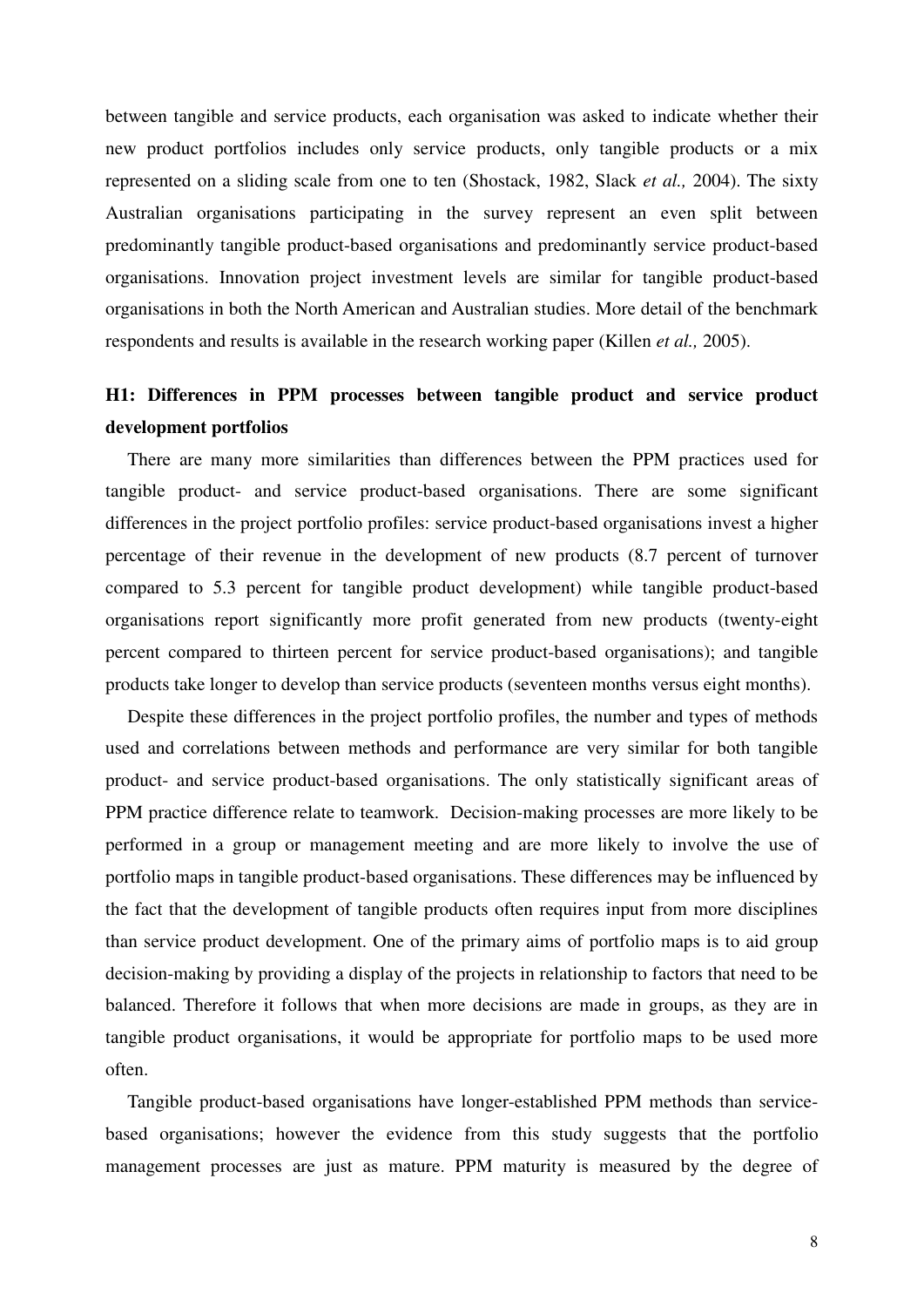formality of the process, the level of integration of projects into a portfolio for decisionmaking, PPM performance measurements, and the number and types of methods used (Kahn, Barczak and Moss, 2006, Notargiacomo, 2006). No significant differences in PPM maturity are found between tangible product- and service product-based organisations in this study. Therefore this research study does not provide support for hypothesis H1. The PPM processes used by service product-based organisations are *not* less mature than the PPM processes in tangible product-based organisations.

# **H2: PPM Performance and New Product Success**

Respondents in both the Australian and North American studies rated their PPM performance on six 'PPM performance measurements'. These measures represent the primary desired outcomes of a PPM system on a five-point Likert scale (five represents high performance on the measures). To improve the consistency of responses, anchoring statements were provided for the end points of the scales for each 'PPM performance measure' as shown in Table I. Similar anchoring statements were used throughout the survey.

Table I: PPM Performance Measure results (presented in order of average response, standard deviation between 1.0 and 1.1)

| PPM Performance Measure Statement                                                     | Average  |
|---------------------------------------------------------------------------------------|----------|
|                                                                                       | response |
| The projects in our portfolio are aligned with our business objectives and our        | 3.8      |
| business's strategy.                                                                  |          |
| $1 = no$ , many are off strategy or have no strategy;                                 |          |
| $5 =$ aligned and on strategy.                                                        |          |
| Our portfolio of new product projects contains only high value ones to our business – | 3.3      |
| profitable, high return projects with solid commercial prospects.                     |          |
| $1 = no$ , many poor, mediocre, low value projects;                                   |          |
| $5 =$ definitely yes, high value projects to the business.                            |          |
| The breakdown of spending (resources) in our portfolio of projects truly reflects our | 3.2      |
| business's strategy.                                                                  |          |
| $1 = no$ , spending breakdown is inconsistent with our business strategy or have no   |          |
| strategy; $5 =$ spending consistent with strategy.                                    |          |
| Our projects are done on time $-$ in a timely and time efficient fashion.             | 3.0      |
| $1 = no$ , they're slow and late; $5 = on$ time and timely.                           |          |
| Our portfolio of new product projects has an excellent balance in terms of long       | 2.9      |
| versus short term, high versus low risk, across markets and technologies, and so on.  |          |
| $1 = no$ , unbalanced and skewed; $5 =$ excellent balance.                            |          |
| We have the right number of new product projects for our resources – people, time     | 2.6      |
| and money - available.                                                                |          |
| $1 = no$ , we're spread far too thin;                                                 |          |
| $5 =$ right number of projects for our resources.                                     |          |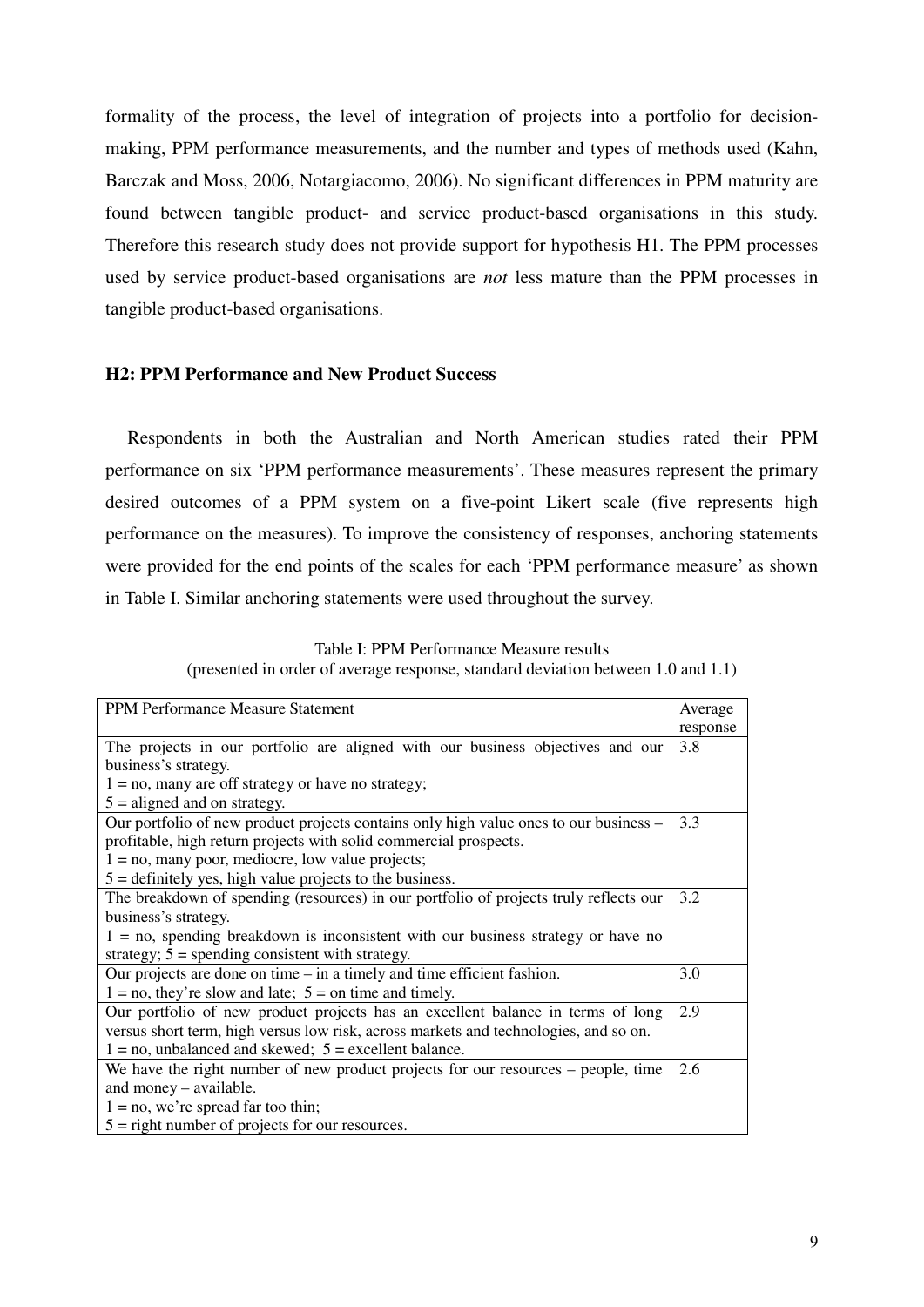To graphically illustrate the wide spread in PPM performance across the respondents, respondents are grouped according to 'top' PPM performance representing the top twenty percent of scores for these six PPM performance measures and 'poor' PPM performance representing the bottom twenty percent. Responses for these groups are displayed with the average responses across the entire survey population in Figure 1. These results from the Australian responses are nearly identical to results from the North American survey (Cooper *et al*., 2001). Although some organisations score highly on these measures, the average performance levels leave much room for improvement. Lowest performance in both regions is for 'Portfolio has the right number of projects', reinforcing the emphasis on this problem in the literature.



Figure 1: Portfolio performance results on six key metrics Performance metrics are ordered by mean scores, Significance level between top and bottom performers (.001)

The Six PPM performance measures provide an indication of how well the PPM process is functioning, however they are not a direct measure of the resultant success of the new product program. In order to more directly measure outcomes, respondents in the Australian survey were asked to provide information on three new product success measures. Australian organisations report that new products (those introduced within the last three years) generate about a quarter of total revenue and profit, and an average of fifty-nine percent of new products are successful. New product success rates show a strong positive correlation with PPM performance measures (0.630 Pearson correlation at 0.000). This relationship is displayed in Figure 2 using the clustering of results for the 'top', 'poor' and 'all/average' PPM performance categories as defined for Figure 1. New product success is twice as likely in organisations that are 'top' PPM performers than in 'poor' PPM performers.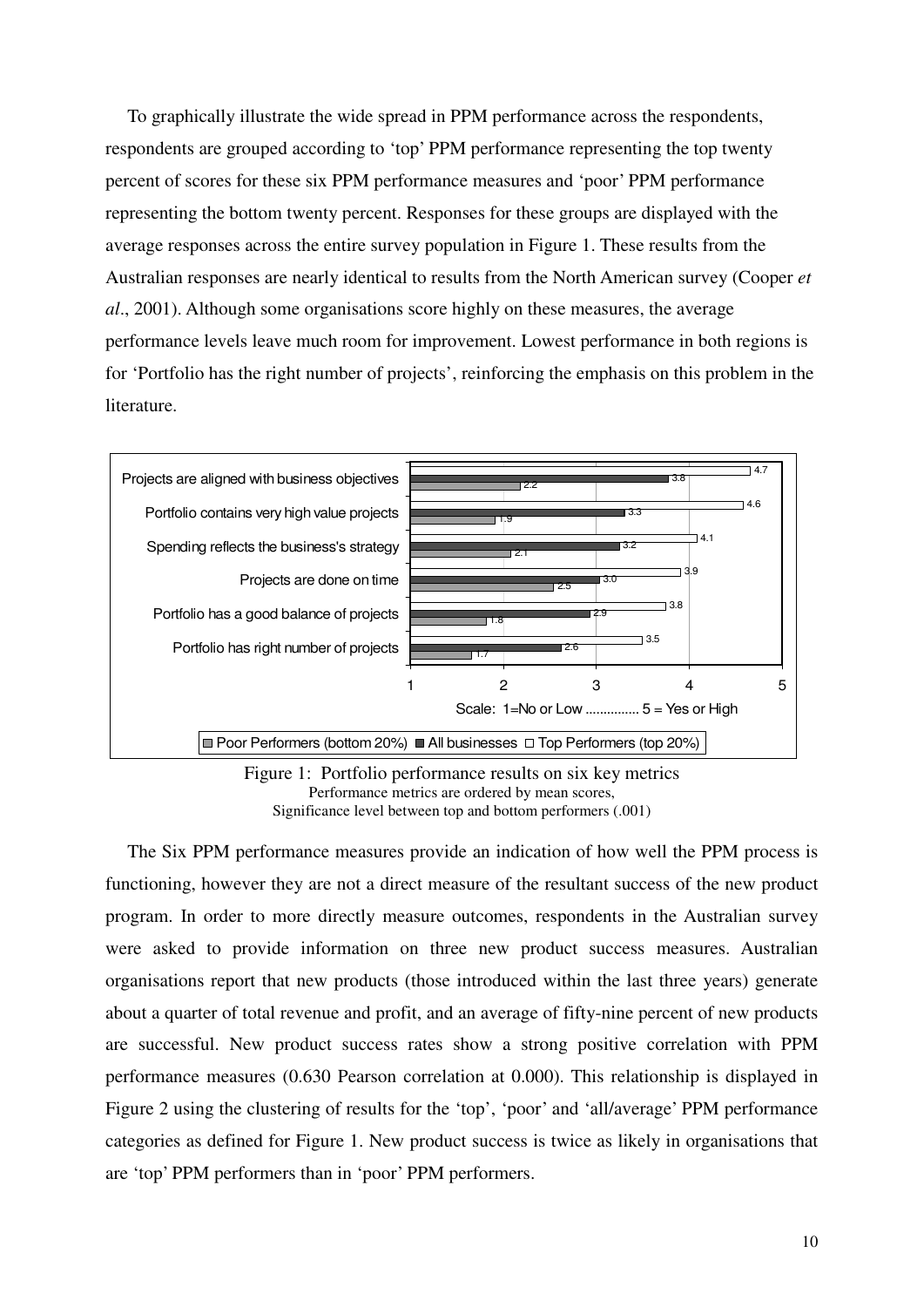

Figure 2: New product success rates in for PPM performance level. (0.630 Pearson correlation at 0.000 significance between percentage of successful products and PPM performance level)

The new product success rate findings provide strong support for hypothesis H2: that PPM performance measures correlate to new product success measures. However, the new product sales revenue and profit level responses did not show any significant correlation with the PPM performance measures. Therefore overall support for hypotheses H2 is not as strong as indicated by the new product success percentage measure alone. In addition, the results must be considered with caution keeping in mind the size of the data sample and the diverse range of industries represented (Mikkola, 2001). Even so, the new product success rate correlation is a promising finding for the understanding of success factors for PPM applications and indicates that there may be a causal relationship between PPM process performance and the resulting new product success rates.

#### **H3abc: PPM Methods and Portfolio Performance Measures**

Methods used for PPM are analysed in these five categories: Financial methods (such as discounted cash flow methods, return on investment or real options analysis), Business strategy methods (for example using strategy to drive top-down allocation of resource bundles), Scoring models (such as a balanced scorecard approach or a ranking matrix), Checklists (such as lists of hurdles or threshold requirements), and Portfolio maps (such as bubble charts and portfolio grids or matrices). On average, respondents use two of the five methods listed in detail in the survey. The three most common methods used are financial, business strategy and portfolio maps. The use of these methods in the PPM process of an organisation is significantly (0.05 or better) related with one or more of the six PPM performance measures outlined above.

Organisations that use financial, business strategy and portfolio mapping methods also show a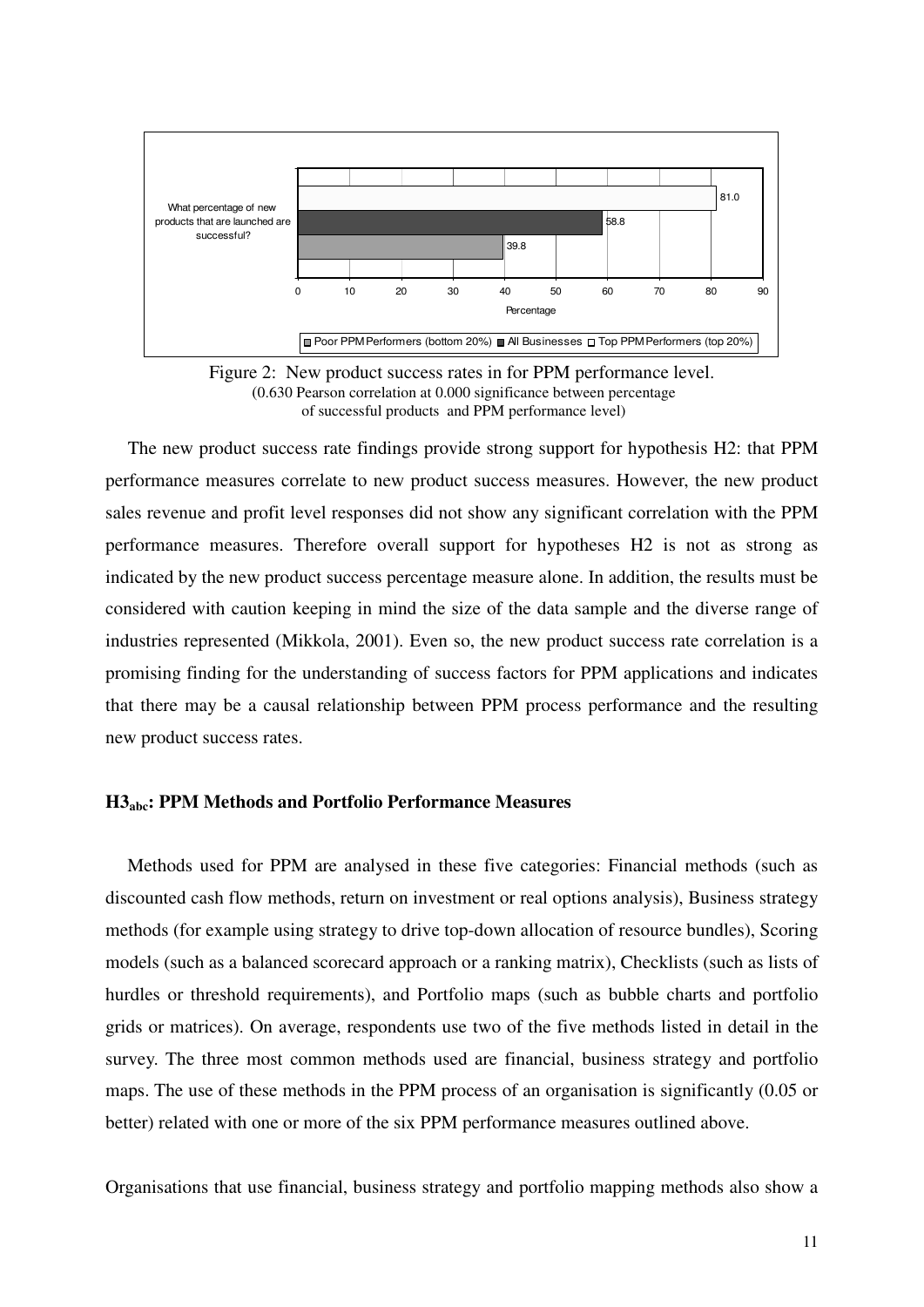significant relationship (0.05 or better) with one or more of the four additional 'portfolio opportunity measures' collected for the Australian survey. These 'portfolio opportunity measures' evaluate innovation outcomes related to reaching new markets and developing technological capabilities. Respondents rated their organisation on a five-point Likert scale for four statements starting with "Our new product program…": develops our existing technologies and technological competencies; brings new technologies to our organisation; leads our organisation into new product arenas; or enables our organisation to enter new markets.

 Financial methods are used by seventy-seven percent of respondents. The use of financial methods is linked to good alignment of spending with strategy, but does not relate to high value projects in the portfolio as hypothesised in  $H3_a$ . Therefore hypothesis  $H3_a$  is not supported by this research. In addition, the use of financial measures is linked with a negative correlation on the ability of the new product program to bring the company into new product arenas. This is the only significant negative relationship revealed between the use of a PPM method and the 'PPM performance measures' or the 'portfolio opportunity measures'. In addition, financial measures are more likely to be used as the primary PPM method in organisations with weak PPM performance than in the high-performing organisations.

Business strategy methods are used in the PPM processes of fifty-six percent of Australian organisations. The use of business strategy for resource allocation correlates positively with six performance measures relating to alignment with strategic objectives, enabling the business to enter new markets, bringing new technologies into the business, balancing the portfolio, the portfolio containing high value projects, and spending reflecting business strategy. Hypothesis  $H3<sub>b</sub>$ , that the use of strategic methods results in better alignment of the projects in the portfolio with business strategy, and with spending better reflecting strategy, is strongly supported by this finding.

Portfolio Maps are used by only twenty-five percent of the Australian organisations surveyed. The data on portfolio performance indicates a positive correlation between the use of portfolio maps and four performance measures relating to balancing the portfolio, developing existing technologies and technological competencies, alignment with strategic objectives, and the portfolio containing high value projects. Therefore, hypothesis  $H3<sub>c</sub>$ , that the use of portfolio mapping methods results in better balance in the portfolio, is also strongly supported.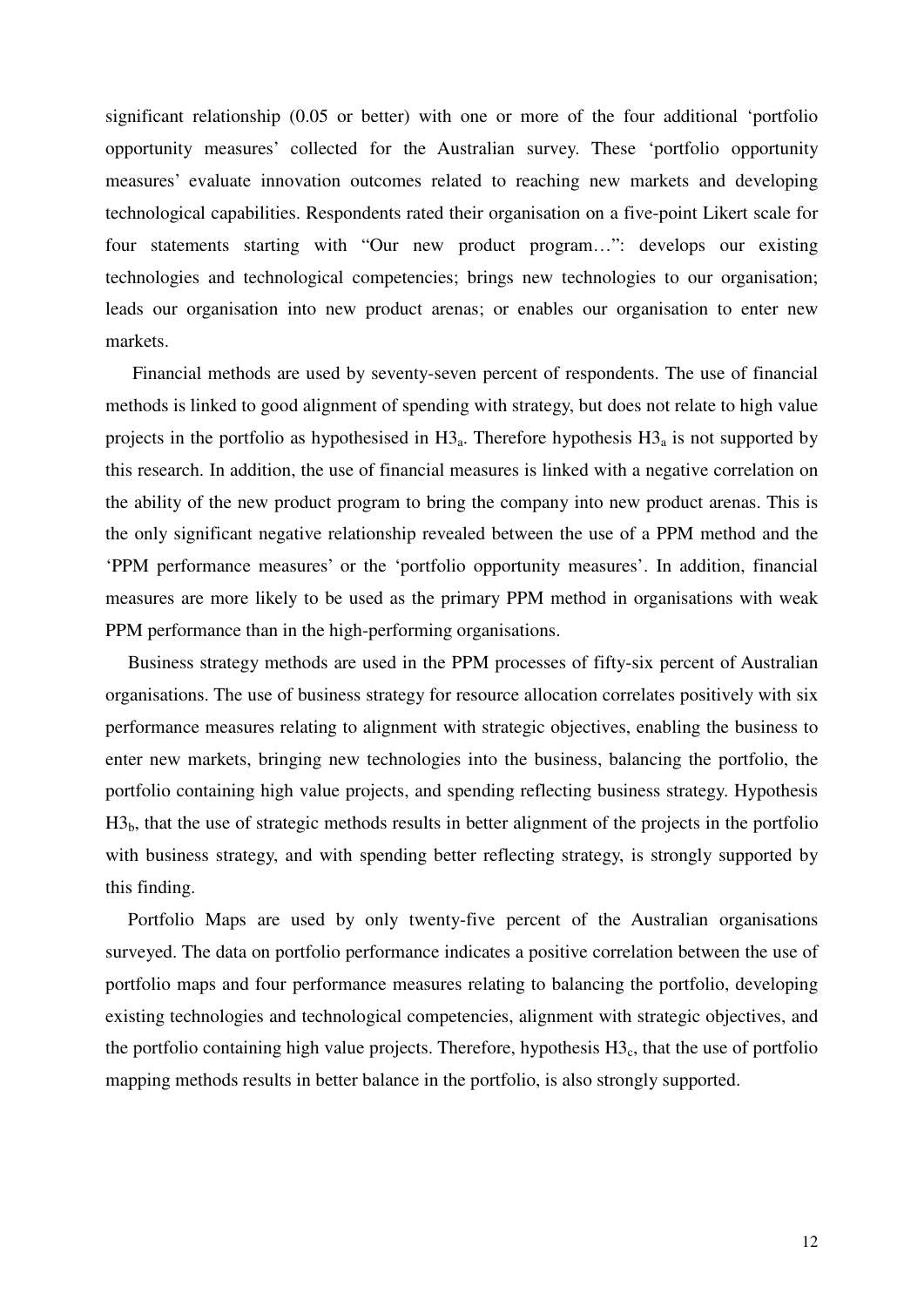# **Challenges for PPM**

Open-ended questions allowed respondents to highlight any PPM challenges facing their organisations. The majority of responses reinforce challenges highlighted throughout the PPM literature. Many respondents mention the need for a "central, well-communicated, formal process" and the need for "the support or buy-in for the PPM process from all relevant areas and levels of the organisation". Shortages of time and resources make it difficult for many organisations to implement PPM. The need for the portfolio to reflect strategy is also a common challenge, and several respondents highlight the challenges associated with long-term strategy and long-term vision. Methods that link long-term planning and strategy with portfolio decisions are felt to be lacking or poorly understood, highlighting an area not well covered in the literature and suggesting an area for further research. The survey method only allows brief descriptions of the challenges to be captured and a deep understanding of the interrelationships between PPM practices, outcomes and other factors is beyond the scope of this research project. To fully understand the complexity of the environment, a case study method would be appropriate (Dawidson, 2004, Voss, Tsikriktsis and Frohlich, 2002, Yin, 2003)

### **CONCLUSIONS AND MANAGEMENT IMPLICATIONS**

Five hypotheses have been tested and the results are summarised in Table II.

| <b>Hypothesis</b>                                                                     | <b>Findings</b>    |
|---------------------------------------------------------------------------------------|--------------------|
| H1: the PPM processes in service product-based organisations are less mature than     | Not supported      |
| the PPM processes in tangible product-based organisations.                            |                    |
| H2: PPM performance measures correlate positively to new product success measures.    | Supported          |
| H3a: the use of financial methods results in higher value projects in the portfolio.  | Not supported      |
| H3b: the use of strategic methods results in better alignment of the projects in the  | Strongly supported |
| portfolio with business strategy, and with spending better reflecting strategy.       |                    |
| H3c: the use of portfolio mapping methods results in better balance in the portfolio. | Strongly supported |

Table II: summary of research hypotheses and findings

PPM practices for tangible product- and service product-based organisations are surprisingly similar and the level of PPM maturity is similar even though the service-based organisations are generally newer to PPM. The similarities between responses from Australian and North American organisations and between tangible product- and service product-based organisations indicate that PPM practices may be fairly universal and that management may find value in adopting PPM practices from different environments. These results could be read as indicating that 'best practice' PPM performance is found in both tangible product and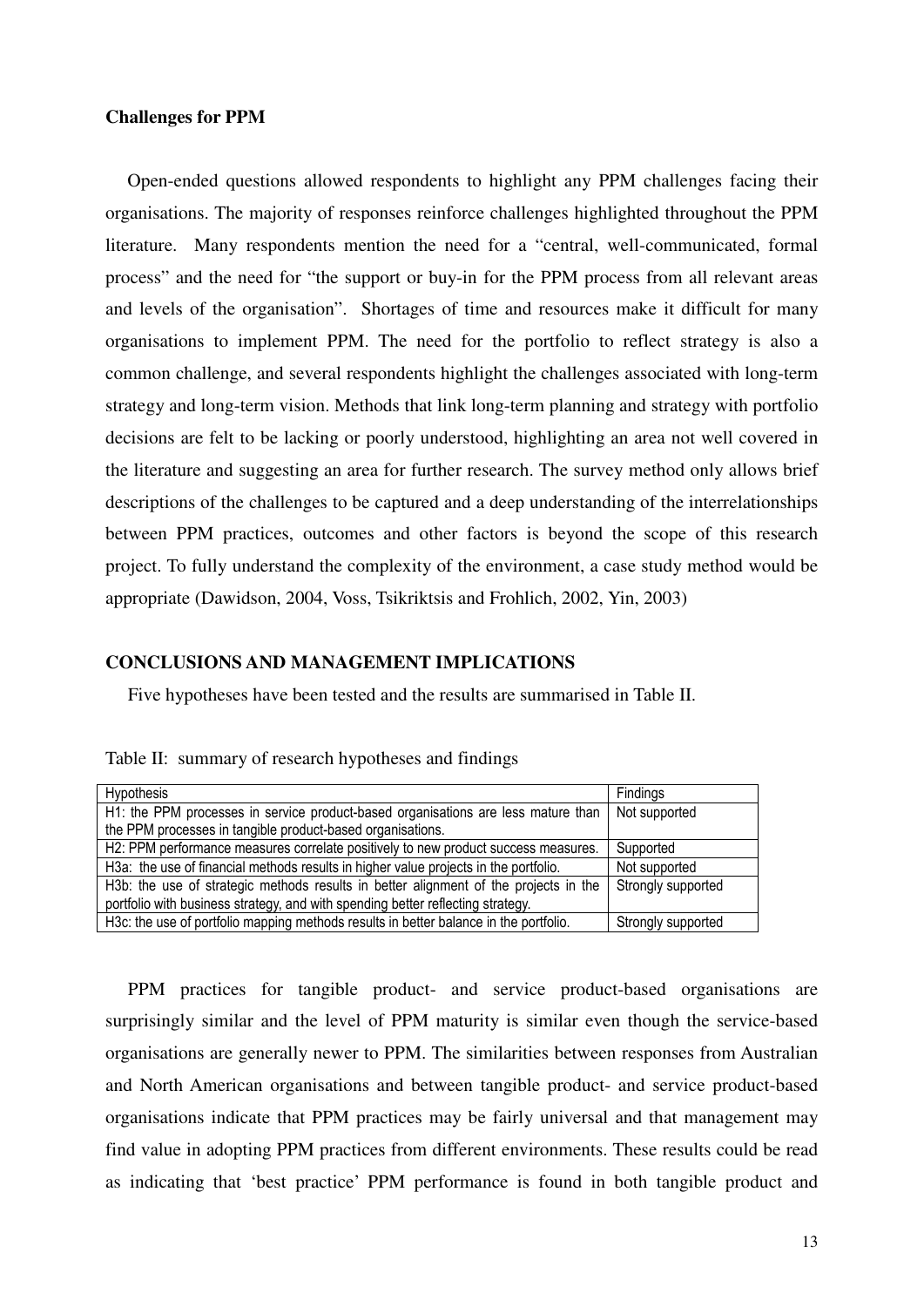service product environments, and that other organisations can learn from 'best practice' organisations regardless of whether they are service or tangible product-based organisations.

Average PPM performance is not strong, but some organisations employ highly effective PPM practices. PPM performance measures correlate strongly with new product success rates. These findings suggest that for better innovation outcomes, management should place a priority on developing and improving PPM processes. However, keeping in mind the size of the data sample and the diverse range of industries represented, further research will be required to more fully understand the relationship.

Strategic methods and portfolio maps have the strongest positive influence on portfolio performance while financial methods correlate with positive performance on only one PPM measure and do not lead to higher value projects in the portfolio as expected. The only significant negative correlation found is between the use of financial methods and the ability of the new product program to bring the company into new product arenas. Further analysis of the relationship and the actual methods used may reveal more about this relationship. It is possible that the design of established financial methods undervalue opportunities in new product arenas, and therefore the resulting decisions negatively affect performance in this area. Although financial measures are a part of most PPM processes, this research indicates that financial methods may not be the best dominant portfolio method to use. This finding reinforces earlier findings that expose some of the weaknesses of financial methods (Cooper *et al.,* 2001, Ozer, 2002). Sophisticated financial tools can make financial analysis seem rigorous, but the data required to use the tools can be unreliable. Financial data is usually not very accurate at the stage where new product project portfolio decisions must be made, and may be skewed by optimism or enthusiasm.

PPM challenges highlighted in the survey reinforce many of the challenges commonly discussed in the literature. The need for better methods to link long-term planning with project portfolio decisions is highlighted by several respondents, and represents an area under-explored in existing literature.

# **FUTURE RESEARCH**

This research project provides a base for further research in an area of growing importance – service product PPM. PPM for services is an emerging area where very little research has been conducted. As services are becoming more important to the economies of developed nations, further research in this area presents many opportunities to extend the understanding of the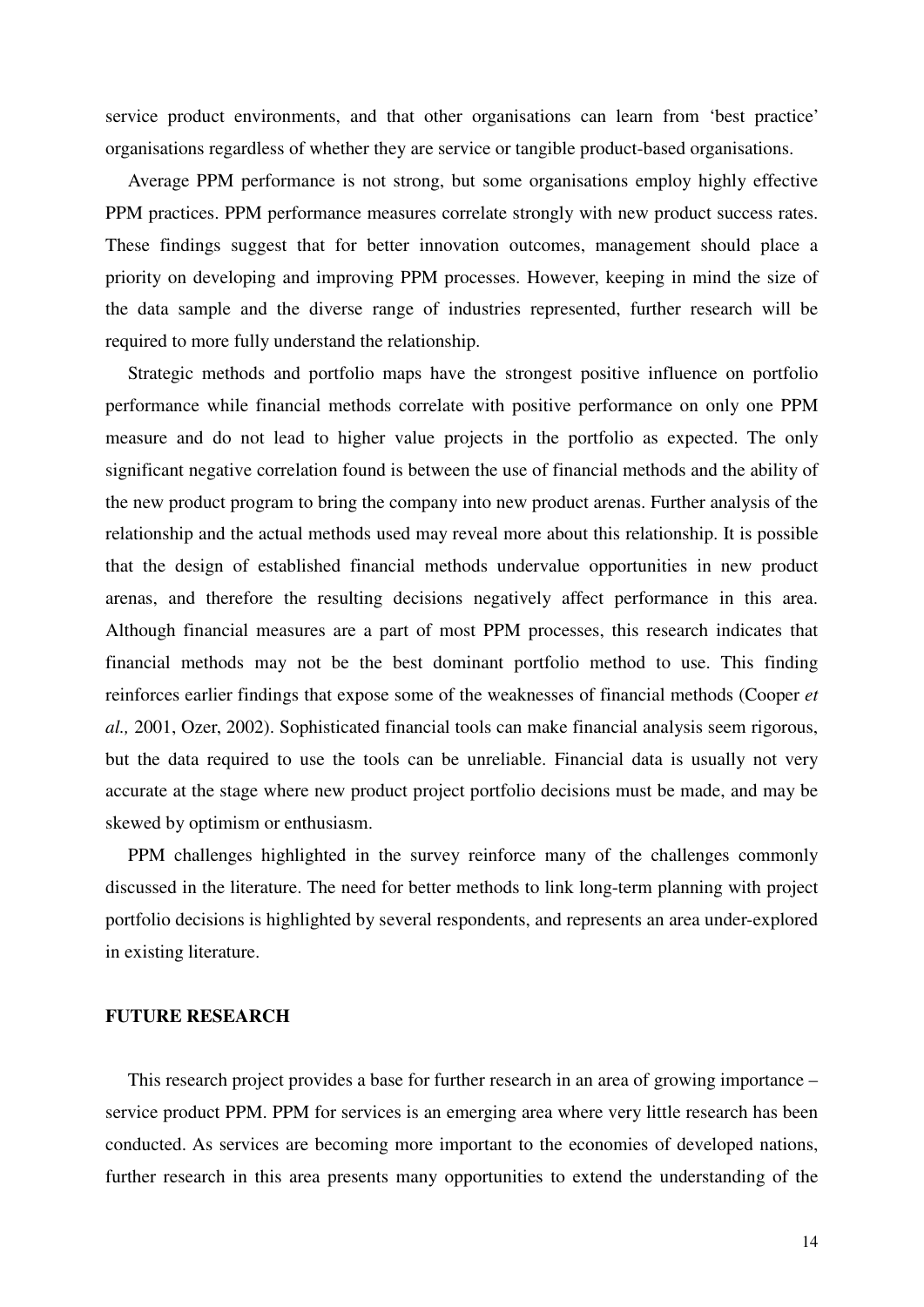practices and relationships initially explored in this research project.

The links between PPM methods and outcomes presented in this paper could be further qualified and better understood through further research. In-depth case study analyses or studies that focus on a particular industry may assist in improving understanding of PPM relationships (Dawidson, 2004). In-depth case study research could also help to improve understanding and develop capability in methods to link long-term strategy and vision with current operations.

Finally, this research project provides the first study into PPM practices in Australia. Initial indications are that PPM practices in Australia and North America are comparable and that the findings from each region should be applicable to the other. Future cross-cultural studies or international PPM comparisons will be useful to clarify or strengthen this understanding, and could also investigate relationships between PPM practices in other regions.

### **References**

- Adams-Bigelow, M. (2006), "Rejoinder to 'Establishing an NPD best practice framework'", *Journal of Product Innovation Management*, 23:117-119.
- Andersson, T. (2000), "Report of conclusions of the innovation in services workshop", Sydney, Australia, November 2.
- Barras, R. (1990) "Interactive innovation in financial and business services: The vanguard of the service revolution", *Research Policy*, 19 (3), 215-237.
- Brown, S.L. and Eisenhardt, K.M. (1995) "Product development: Past research, present findings, and future directions", *Academy of Management Review* 20 (2), 343–378.
- Coldrick, S., Longhurst, P., Ivey, P. and Hannis, J. (2005), "An R&D options selection model for investment decisions", *Technovation* 25, 185-193.
- Cooper, R.G, (2005), "Section 7: PPM applications: New product development", in Levine, Harvey A., *Project portfolio management: a practical guide to selecting projects, managing portfolios, and maximizing benefits*, John Wiley and Sons, Inc, San Francisco.
- Cooper, R.G. and de Brentani, U. (1991), "New industrial financial services: What distinguishes the winners", *Journal of product innovation management*, 8 (2), 75-90.
- Cooper, R.G. and Edgett, S.J. (1999), *Product development for the service sector: Lessons from market leaders*, Perseus Press, Cambridge Mass.
- Cooper, R.G. and Edgett, S.J. (2003), "Overcoming the crunch in resources for new product development", *Research Technology Management*, 46, 3, May-June 2003, 48-58.
- Cooper, R.G., Edgett, S.J. and Kleinschmidt, E.J. (2001), *Portfolio management for new products*, 2nd ed, Perseus Press, Cambridge Mass.
- Dawidson, O. (2004), "Expectations to be fulfilled by R&D Project Portfolio Management", *Proceedings of the EIASM Product Development Management Conference*, Dublin, June 20-22, 331-346.
- de Brentani, U. (1991), "Success factors in developing new business services", *European journal of marketing*, 25 (2), 33-59.
- De Reyck, B., Grushka-Cockayne, Y., Lockett, M., Calderini, S.R., Moura, M. and Sloper, A. (2005),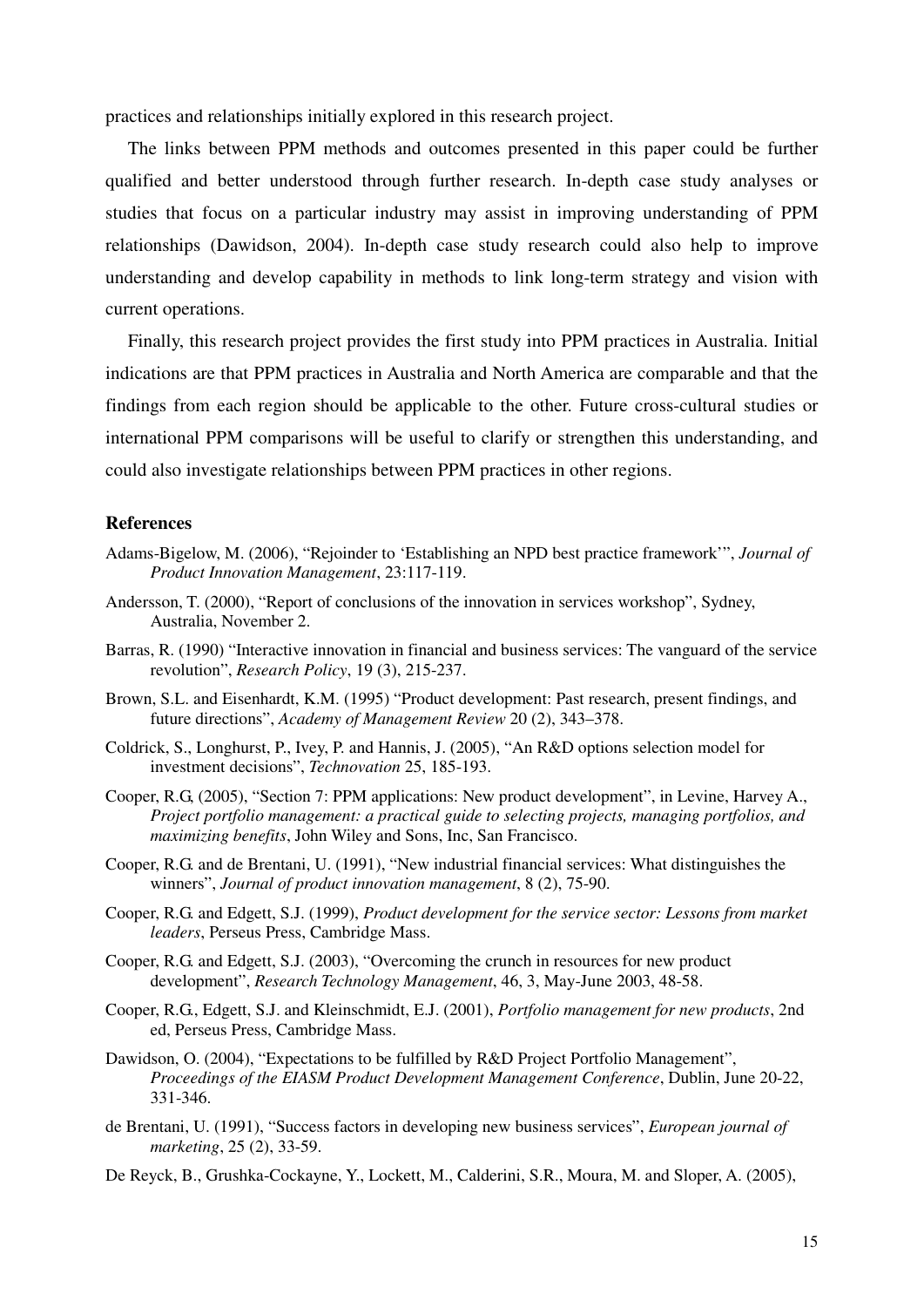"The impact of project portfolio management on information technology projects", *International Journal of Project Management*, 23 (7), 524-537.

- DITR (2003), "Mapping Australian Science and Innovation Main Report", Department of Industry, Tourism and Resources, November 2003.
- Dye, L.D. and Pennypacker, J.S., Eds. (1999), *Project Portfolio Management: Selecting and Prioritising Projects for Competitive Advantage*, Center for Business Practices, Havertown PA.
- Easingwood, C.J. (1986), "New product development for service companies", *Journal of Product Innovation Management*, 4, 264-275.
- Edwards, M. and Croker, M. (2001), "Chapter 1: Major trends and issues", *Innovation and productivity in services*, OECD publications service, Paris, France, Industry, Services & Trade, 2001 (33), 7- 16.
- Faulkner, T.W. (1996), "Applying 'options thinking' to R&D valuation", *Research Technology Management* 39 (3), 50–56.
- Griffin, A. (1997), "PDMA research on new product development practices: Updating trends and benchmarking best practices", *Journal of Product Innovation Management*, 14 (6), 429-458.
- Hatfield, G.R. (2002), "R&D in an EVA world", *Research Technology Management*, 45 (1), 41 47.
- Hauser J. and Zettelmeyer, F. (1997), "Metrics to evaluate R,D&E", *Research Technology Management*, 40 (4), 32-38.
- Hofstede, G. (1997), *Culture and organisations: Software of the mind 2ed*., McGraw-Hill, New York.
- Kahn, K.B., Barczak, G. and Moss, R. (2006), "Perspective: Establishing an NPD best practices framework", *Journal of Product Innovation Management*, 23,106-116.
- Kendall, G.I. and Rollins, S.C. (2003), *Advanced project portfolio management and the PMO: Multiplying ROI at warp speed*. 2003, Boca Raton, FL.: J. Ross Publishing.
- Killen, C.P., Hunt, R.A. and Kleinschmidt, E.J. (2005), "MGSM Working Papers in Management: Portfolio Management Practices in Australia", *Macquarie Graduate School of Management Working Paper Series – WP 2005-10*, available at www.mgsm.edu.au.
- Killen, C.P., Hunt, R.A. and Kleinschmidt, E.J. (2006) "Innovation portfolio management: relating practices to outcomes", *Proceedings of the 13th International Product Development Management (PDMA) conference*, Milan, 11-13 June, 2006.
- Killen, C.P., Hunt, R.A. and Kleinschmidt, E.J. (2007) "Managing the New Product Development Project Portfolio: A Review of the Literature and Empirical Evidence", *Proceedings of the Portland International Conference on Managing Engineering and Technology (PICMET)*, Portland, 5-9 August, 2007.
- Lawson, C.P., Longhurst, P.J. and Ivey, P.C. (2006), "The application of a new research and development project selection model in SMEs"*. Technovation*, vol. 26(2), pp. 242-250.
- Levine, H.A. (2005), *Project portfolio management : A practical guide to selecting projects, managing portfolios, and maximizing benefits,* Jossey-Bass, San Francisco.
- Martino, J.P. (1995), *Research and development project selection*, Wiley, New York.
- Matheson, D. and Matheson, J. (1998), *The smart organisation: Creating value through strategic R&D,* Harvard Business School Press, Boston.
- McDonough III, E.F. and Spital, F.C. (2003), "Managing project portfolios"*. Research Technology Management*, vol. 46(3), pp. 40.
- Menor, L.J., Tatikonda M.V. and Sampson S.E. (2002), "New service development: areas for exploitation and exploration", *Journal of Operations Management*, 20 (2), 135-157.
- Mikkola, J.H., (2001), "Portfolio management of R&D projects: Implications for innovation management", *Technovation* 21 (4), 23-435.